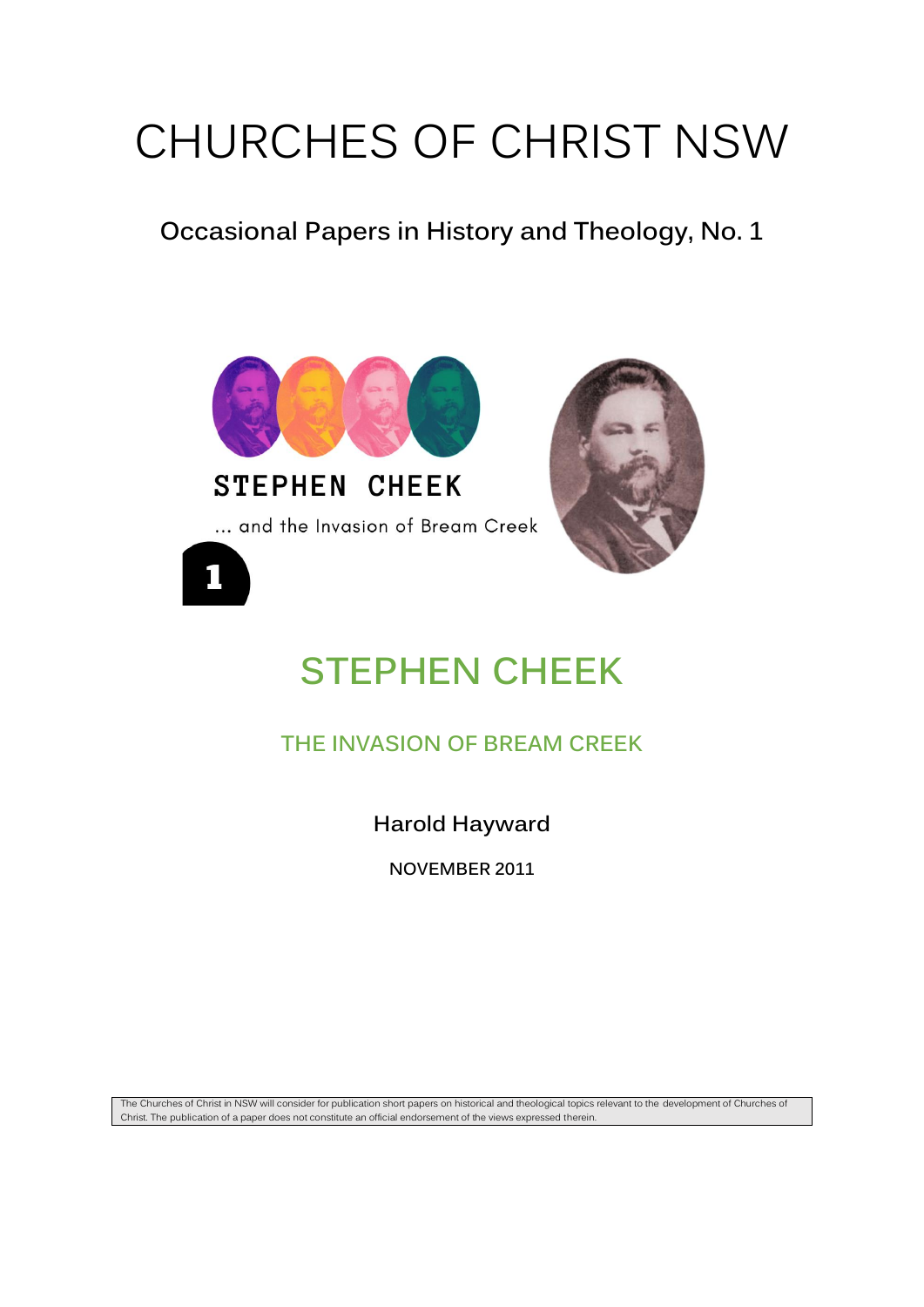## **Stephen Cheek (1852-1883)**

Bream Creek in Southeast Tasmania is one of Australia's prettiest and most historic places. From its highest ridge, known as the Ragged Tier, gullies run down towards Marion Bay, giving glimpses of the rugged coastline. In the bottom of one of these gullies lies the creek from which were drawn the fish which gave the scattered community its name. These days, many of these gullies are filled with vines which support boutique wineries. It is an idyllic place. Stephen Cheek, gazing out towards the south end of Maria Island in February 1879 recognized its beauty and its darkness.

Nearby, at Blackman Bay is the site where a seaman of Abel Tasman's stepped ashore in 1642 and named the island after Van Diemen, the governor of Batavia. Daily hundreds of tourists pass by the Tasman memorial (just off the Arthur highway at Dunalley) in their rush to visit the stark ruins of the convict penal settlement at Port Arthur – a site made grimmer by the murders at the Broad Arrow café in 1996. Marion Bay itself is named after Marion (or "Marian") Du Fresne, one of the many French explorers who charted the region in the late  $18<sup>th</sup>$  century.

In 1879, Bream Creek was a vastly different place to what it is today. It was a tough pioneering community bent on clearing forests and establishing farms. It would not be unfair to call it a "frontier" settlement, with all that implies in both geography and demography. Indeed, the attraction of Port Arthur as a penal settlement lay in the ability to seal off the narrow necks of land that join the Tasman peninsula to the Forestier Peninsula (Eaglehawk Neck), and the latter to the hinterland. Once across the last natural frontier – the narrow strip of land at East Bay Neck (Dunalley) - overland access is possible to the north and the west towards Hobart. Escape from Port Arthur was possible and at least one convict, the notorious Martin Cash, was able to escape the Tasman peninsula by swimming across shark infested waters rather than face the guards and dogs at Eaglehawk Neck.

The last convict ship arrived in Van Diemen's land in 1853. Among the last arrivals were many Irish whose crimes were more political than moral. The penitentiary at Port Arthur was wound down and finally closed in 1877. The economic effects on the local industry (dairying and agriculture) of this are not known, but there would have been some dislocation. Settlement was facilitated by land releases following the *Waste Lands Act of 1870* and selectors began to move in. It is likely that some former convicts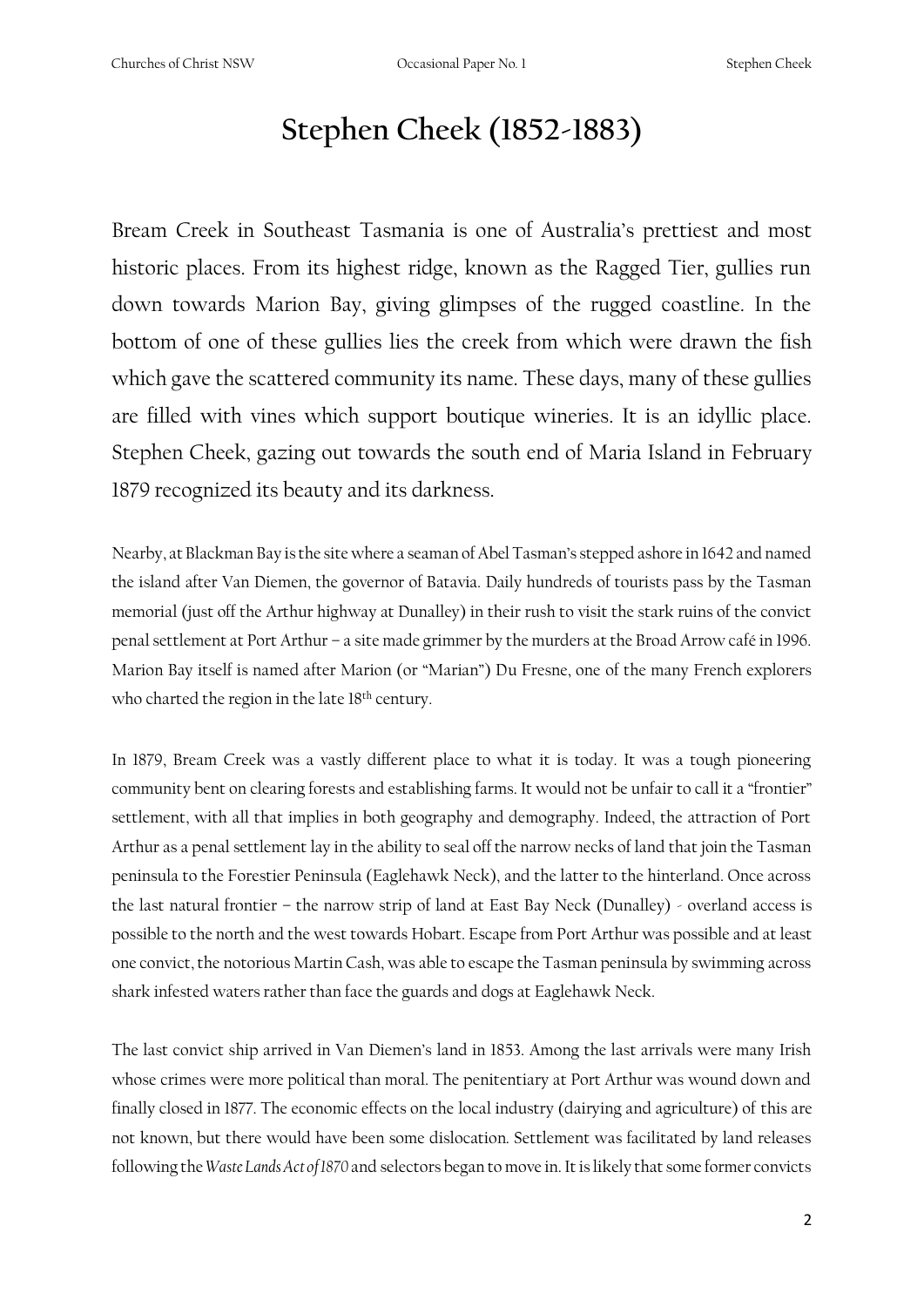chose to stay in the area they knew well. Dunalley served as the port from which produce was transported to Hobart Town: the overland route through Sorell and Richmond being long and torturous. Later a canal was dug at Dunalley to facilitate this trade.

In 1879, an invasion of sorts took place at Bream Creek. It was not a reprisal by Indigenous Tasmanians or the arrival, at last, of the long-expected French. It was the appearance in the community of a man with no weapon other than the Bible i.e., Stephen Cheek. As he did in many places he visited, Cheek simply walked in following the coastline from somewhere on Hobart's eastern shore. That was very long walk! A report in the *Jubilee History* speaks of the "extremely low moral and religious condition" of the community.<sup>1</sup>



**South-east Tasmania** 

#### Religious development

The story of Stephen Cheek's religious development is briefly as follows. Born in England in 1852, he grew up in a devout Congregational family in northern Tasmania. He was converted to Christ as a young man, became a teacher, was active as a lay preacher and began studying with a view to ministry in the Congregational church. After reading a letter on baptism published by G.B. Moysey of Hobart Church of Christ, Cheek sought to be immersed. However, because Moysey was unavailable, he was baptized by an (Open) Brethren evangelist in December 1875. He resigned from his position as a teacher, broke off his engagement to be married, and became an itinerant evangelist associated with the Christian (or "Open") Brethren. Later he came to question the view that baptism was essential for local church membership but not for salvation and the practice of admitting the "unsaved" (in his terms, the unrepentant and unbaptized) to the Lord's Supper i.e., "open" communion. Cheek came to question both the consistency and scriptural-ness of such practices.<sup>2</sup> This put him on a collision course with his Brethren colleagues. A casual conversation with R.C. Fairlam in 1876<sup>3</sup> may have triggered these doubts. According to the *Jubilee History,* Fairlam was the "first representative of Apostolic Christianity" in Tasmania,<sup>4</sup> setting up the Lord's Table in the north-west in 1865.

After evangelistic work in (mainly) northern Tasmania, Cheek crossed to Victoria in 1878 and undertook successful evangelistic campaigns west of Melbourne. Many baptisms resulted and several

<sup>1</sup> Jubilee History, p.143

 $2$  Cheek, 1880 <sup>3</sup> Ely, p13

<sup>4</sup> Jubilee History, p133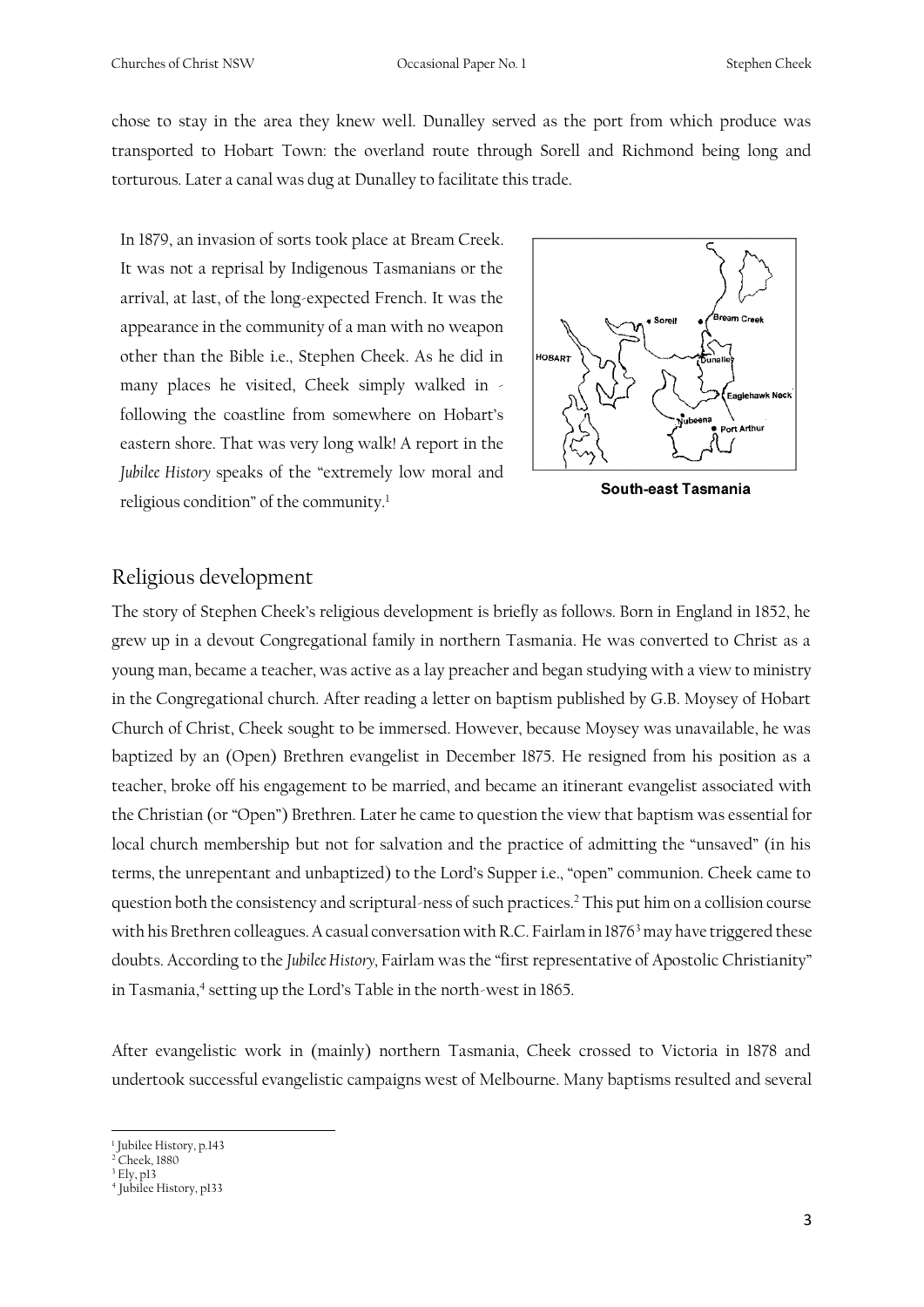churches were formed. The *Jubilee History* report from Taradale<sup>i</sup> says that on first coming to that district, Cheek regarded himself as "belonging to the Brethren." Two conferences took place between Cheek and representatives from the churches at Taradale, Elphinstone, Drummond Creek, Castlemaine, Barker's Creek, and Wedderburn. Following these (the report states) "S. Cheek entirely identified himself in the work of Churches of Christ."<sup>5</sup> A decisive break with the Brethren seems to have occurred after Cheek presented his views to a meeting of Brethren evangelists in Northern Tasmania in January 1879.<sup>6</sup> The assumption therefore is that when Cheek walked into Bream Creek in February 1879 he did so as a Churches of Christ sympathizer, if not an affiliate.

Coningsby 'Con' Gordon (who served as an itinerant evangelist in Tasmania in the 1890s and knew the Colony well), uses the term "invade" to describe Cheek's initial work at Bream Creek:

*Brother Stephen Cheek, whose name is still a household word among the brotherhood of Tasmania, invaded the Bream Creek district with the primitive gospel in the early part of this year [1879]. In his judgment, the ignorance of this community as respects religious matters was so profound as to justify comparison with ancient Egypt. But so immediate and salutary were the effects that a church of fifty members was established in the district within seven weeks after its proclamation by Brother Cheek. A few months later several brethren from Bream Creek removed to Tasman's Peninsula and organized a church in that region* [presumably, Impression Bay, now Nubeena].<sup>7</sup>

One suspects that the word 'invaded' used here reflects some 'tongue in cheek' [no pun intended] on Gordon's part. He was alluding to the forcefulness of Cheek's approach and his impact on the community. But "invaded" is consistent with American, J.J. Haley's description of Cheek:

*Possessed of fine powers of logical discrimination, and such a mastery of the source of knowledge, when his opponent claimed for the Bible for what it did not teach, he exposed himself to enfilading fire from Brother Cheek's scriptural guns and was practically out of the fight before the debate was half over.*

"Enfilading fire?" "Guns" "Fight"? Haley himself was an excellent orator and debater and qualified to judge an effective preacher.<sup>8</sup> To the modern reader, Cheek may appear to be a mindless dogmatist. However, it is impossible to read the accounts of Haley and others without concluding that Cheek had a clever and subtle mind open to new scriptural insights. Haley anticipates the "mindless dogmatist" accusation as follows:

<sup>5</sup> JH, pp 265-266.

<sup>&</sup>lt;sup>6</sup> Ely, p13<br><sup>7</sup> Jubilee History, p133

<sup>8</sup> *JH,* p.241, see portrait of Haley at *JH* p.161.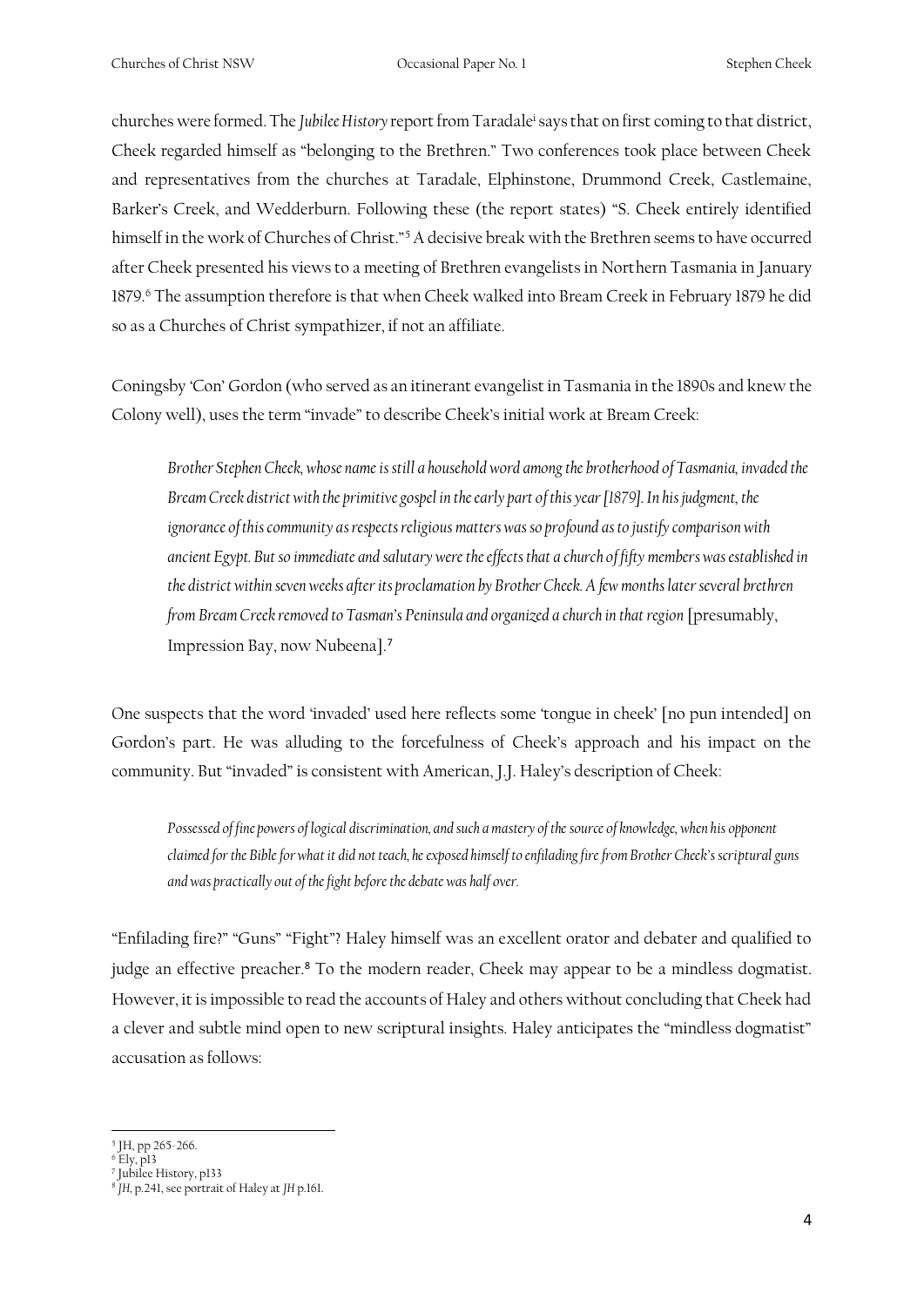*We have sometimes associated with preachers for years without ever hearing anything new or fresh from their lips. They were destitute of a single trace of original thought. But no one could listen to Bro. Cheek very long, either in private conversation or his public utterances, without having fresh combinations of thought and new expositions of the Divine Word suggested to his mind.*

Cheek's skill lay not so much in his oratory but in his ability to marshal biblical knowledge, to interpret scripture with scripture, and present the gospel in fresh and interesting ways. A teacher, he reflected something of an educator's interrogatory approach which some may have found confronting. He was able to maintain contacts through voluminous correspondence and for several years (1880-1883) edited a journal *Truth in Love<sup>9</sup>* with a circulation that reached 2,000. This was for a time the unofficial journal of Churches of Christ and the masthead continues to be used within the acapella churches of Christ. It is a measure of his regard for Cheek's scholarship that A.B. Maston<sup>10</sup> saw fit to publish a book of Cheek's articles and essays eleven years after Cheek's death.<sup>11</sup> Though lacking formal ministry training, Cheek was no illiterate redneck.

Cheek left Bream Creek in April 1879. Some 49 baptisms had resulted from this brief visit, many immersed in Bream Creek. When he returned in September, earlier hostility, expressed in the disruption of meetings and baptisms, erupted into physical violence. On the evening of 8 September 1879, following one of his services, four men with blackened faces set upon Cheek and severely beat him up. At the urging of his supporters, who had also suffered harassment, Cheek took legal action against the offenders. In the proceedings at Sorell Police Court<sup>12</sup> evidence was produced that Cheek had been flogged with a knotted rope, beaten with sticks, and pelted with rotten eggs. He had been threatened that if he did not leave Bream Creek within 24 hours, he would be "tied to a tree and his flesh separated from his bones". A Mr. Cresswell, on behalf of the defendants described Cheek as having turned "Bream Creek upside and converted it into bear garden, turning father against son, daughter against mother, neighbour against neighbour and family against family."

Cheek's attorney made it clear that it was not damages that were being sought but recognition of the principle that such an assault had "no place in any British community where liberty and faith were the glory of the people" i.e., freedom of religion and speech.<sup>13</sup> The Bench accepted the charge of assault, describing it as cowardly and unacceptable in British society. However, noting that revenge was not being sought the Bench limited the penalty to a fine of 90 shillings and sixpence each but warned the defendants if they offended again, they would be imprisoned. The fines were paid for by subscription. It is not known whether Cheek contributed to this subscription – but that would not have been beyond

<sup>9</sup> Title derived from Ephesians 4:15

<sup>10</sup> Editor of *The Australian Christian* from 1898

<sup>&</sup>lt;sup>11</sup> Maston, 1894

<sup>12</sup> *The Mercury*, Hobart, 18/9/1879

<sup>&</sup>lt;sup>13</sup> There are similarities here to Paul's claim for justice as a Roman citizen - see Acts 22:25 ff.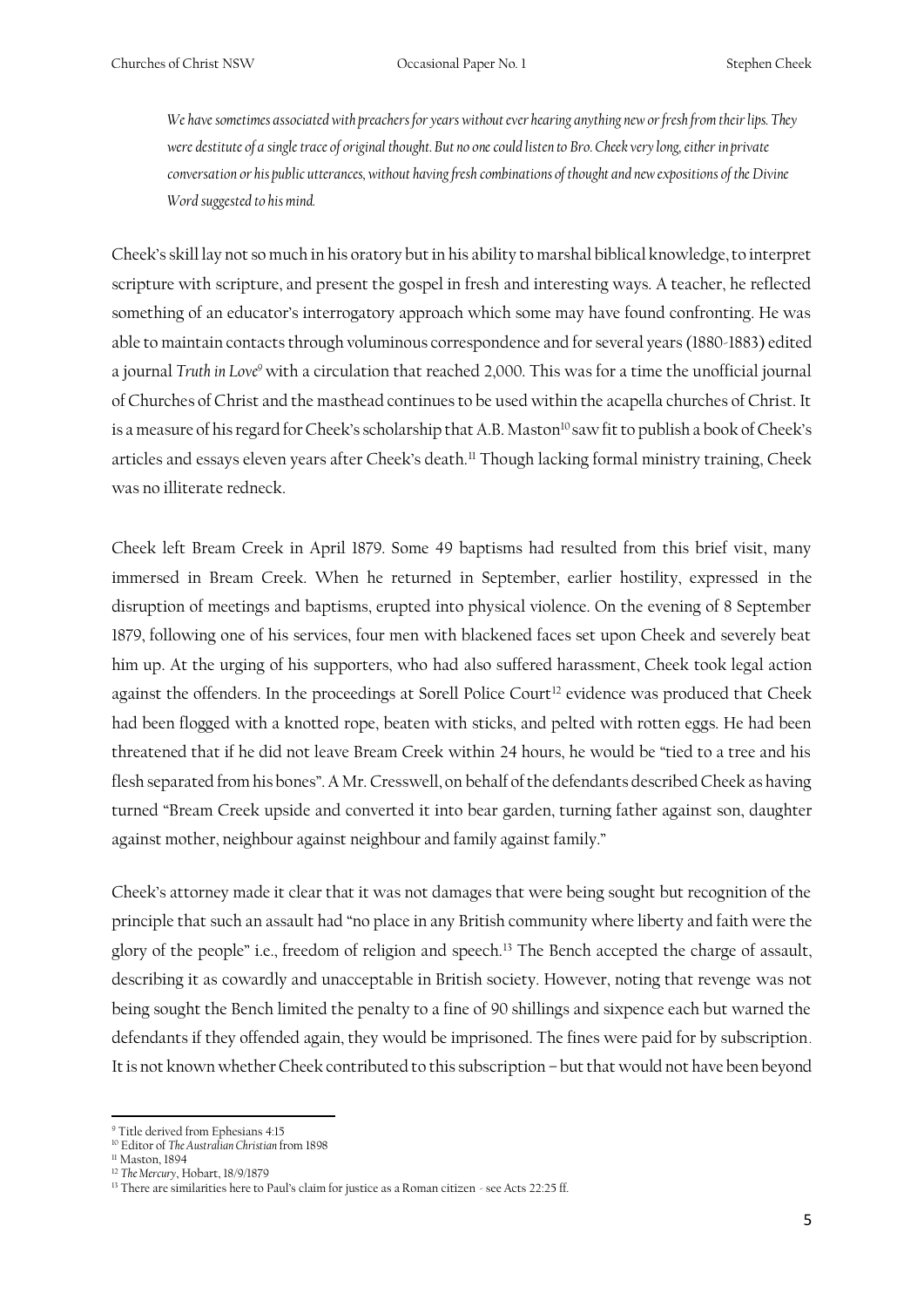his generous nature. Cheek, however, was a poor man who could have benefited from the award of damages. According to Haley, Cheek relied on others for food and lodging, his clothing was often threadbare, and he declined monetary gifts more than his immediate requirements. He was known to sleep sometimes beside the track. Inadequate clothing later contributed to his early demise. In a whimsical footnote to the trial, it was reported that Cheek's hat was stolen during the proceedings and that "he had to go home without one.<sup>14</sup>" In the event, Cheek's plea for leniency for the defendants was good policy. There was an end to the harassment of the Bream Creek congregation. But it was also the end for the time being of his mission there. Though he stayed for another week or so, no further fruit resulted. Cheek was dispirited….and he was beginning to suffer from headaches. But fruit did come. Eighteen months later, on returning from Victoria, Cheek had the pleasure of baptizing Albert Mundy, one of his attackers! Cheek rejoiced that his black-faced assailant "had been made white."<sup>15</sup>

During that period<sup>16</sup> the Bream Creek and Tasman peninsula churches were consolidated, Cheek firmed up his association with Churches of Christ and the break with the Open Brethren became absolute. Relations between the two groups were not helped by Cheek's efforts to convert his former (Brethren) brothers and sisters. Cheek was delighted during this time to be able to arrange a public debate with a Presbyterian minister, called Doctor, and C.J. Brammall, the Anglican priest at Sorell, the regional centre. These clerics enjoyed a good ecumenical relationship, the Anglicans using the Presbyterian chapel while their own place of worship, St. George's, was being rebuilt. There were some elements of vaudeville about this debate which was held in the open air between 3.00 pm to 7.00 pm to accommodate the crowd. The Reverend Doctor retired early (offended, and theologically wounded) but Cheek was impressed with the candour of Reverend Brammall:

*[H]e was a candid gentleman and in response to some very plain questions I put to him, he admitted to the surprise of all, that faith and repentance were the essentials of baptism, that scripture gave no authority for obeying the Lord by proxy, that his practice with regard to baptism had only human authority…*

The Reverends Brammall and Doctor were respected and educated men. But the outcome reinforced perceptions of the fallibility of mainline clergy. Ely has described the invasion of Bream Creek as essentially a clash between two inherently different forms of Protestantism – one a communal or civic form (church coextensive with the state) and another more personalized and based on conviction. This is clear in this debate – but the dichotomy does not do justice to Cheek's concerns about other protestant groups based around personal conviction such as the Brethren, the Baptists, and the Wesleyans.

<sup>14</sup> *The Mercury* 23/9/1879

<sup>&</sup>lt;sup>15</sup> Ely, p.25

<sup>16</sup> 1981/82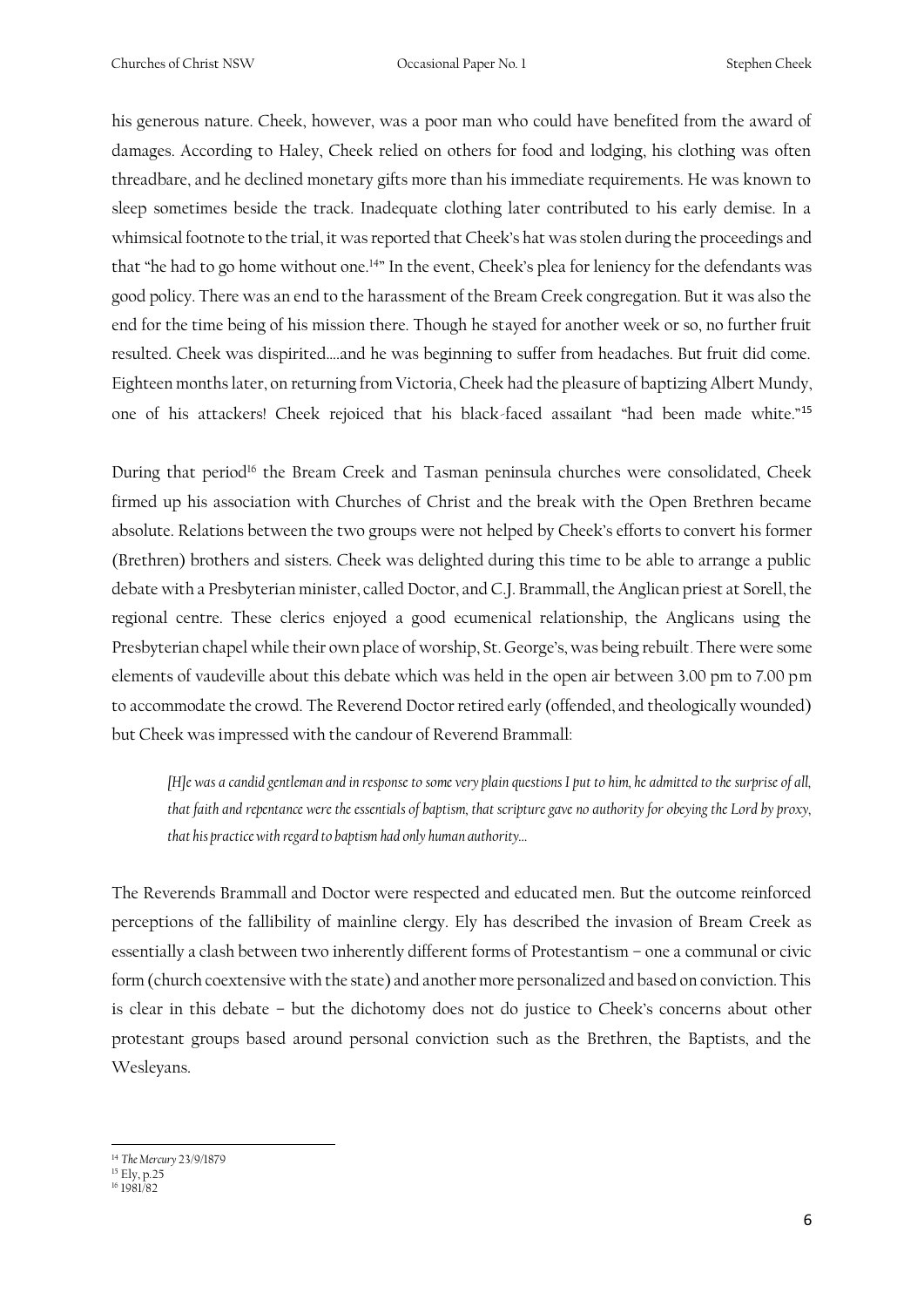#### EVANGELISM AND DISPUTATION

The primary role of the evangelist is to convince people of sin and their need for salvation. Apologetic and disputation were the evangelists' stock in trade. Evangelists from all the non-conformist sects were occasionally confronting – none better than the Wesleyans with their open-air preaching. Where they differed was in their views on how the process of incorporation into Christ occurred and how the Christian life was to be sustained within the Body of Christ.

Cheek, of course, had something to prove to former Congregational and Brethren coreligionists. He was critical of mainline clerics whom he believed obscured the way to salvation. Not surprisingly, he made a few enemies and there were attempts to disrupt services and baptisms.

Debate and disputation are related to the adversarial system which goes to the heart of the English legal and political systems.

Alexander Campbell engaged in three major public debates. In semi-literate societies, before radio and television, public debates were an effective way of bringing prominent issues to people – and often great entertainment as well. Today, we use websites like Twitter and TV shows, like ABC's Q&A to debate political issues.

Cheek also had a memorable debate with Wesleyan, B.A. Butchers in Victoria.

Events in Cheek's itinerant life were now being influenced by developments elsewhere. F.W. Troy from Queensland, at his own expense, travelled to Melbourne to seek the assistance of an evangelist for the fledgling cause in Queensland. On the suggestion of J.J. Haley, Victorian Conference President, he contacted Cheek and joined him on a brief last visit to Bream Creek and the Tasman Peninsula. They later visited churches in Victoria, arriving in Queensland in July 1882, after a brief stopover in Sydney where they addressed the churches at Newtown (later Enmore) and Sydney (later Surry Hills). Cheek based his evangelistic mission in the Downs area of South-East Queensland. Cheek and Troy campaigned at Zillmere's Waterholes and a small church was commenced in August 1882. This was claimed to be the first Church of Christ in Queensland.<sup>17</sup> A small church was also started at Rosewood (January 1883) and meetings were held at Toowoomba and Warwick.

Though solid foundations were laid, Cheek was not as effective there as he had been in Tasmania or Victoria. But his time was short. His headaches were getting worse and presciently he wrote to his friends in Tasmania saying that he did not expect to see them again. Cheek died of a fever not long after having walked thirty-five kilometres from Killarney to Warwick in the rain on 17 February 1883. He was in a weakened state and inadequately clothed. He was just 31 years of age!

<sup>17</sup> *Venturing in Faith*, 1983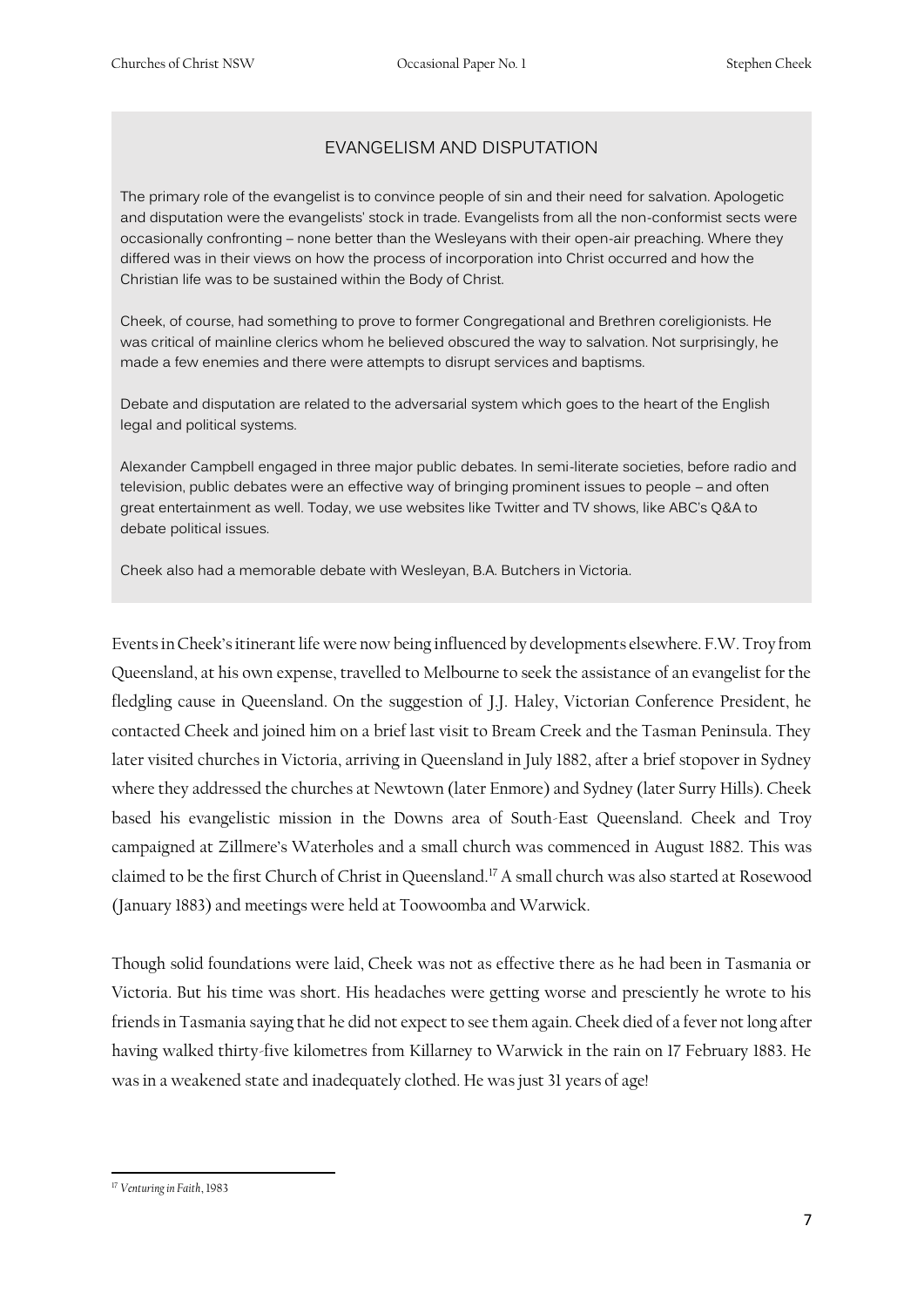News of Cheek's death brought a huge outpouring of grief among his friends and converts. A huge memorial (thirteen feet high) was erected over his grave in Warwick cemetery by the "Christian Brethren in Australia and Tasmania."<sup>18</sup> This memorial is the closest to a shrine ever erected to the memory of an affiliate of Churches of Christ in Australia. The following photo of his grave obelisk is extracted from *Jubilee History*  (1903) which devoted two full pages to the memorial and its description. This attention must be regarded as measure of the respect with which Cheek was held twenty years after he had died. **M**e**morial to Stephen Cheek at** 



**Warwick**

As late as 1940, Cheek's memory could evoke a strong response. In that year, in conjunction with a regional celebration, a pilgrimage of cars from south-east Queensland converged on Cheek's grave for a memorial service. The 200 pilgrims included Mrs. H.G. Payne, wife of the Kedron minister who was among those who farewelled Cheek from Melbourne, and Thomas Geraghty (Troy's brother-in-law) of Annerley who walked from Zillmere to welcome Cheek to Brisbane in 1882.<sup>19</sup>

The last expression of grief might be left to Haley who knew Creek personally and recommended him to Troy.

*Of all the men I have known, in a wide experience and observation of man, no one has ever obtained the hold on me that Stephen Cheek did. I have never been able to speak of him in public without breaking down, and now after he has been in the grave twenty years, I cannot write of him without shedding tears*. 20

Much of this grief stems from a recognition of Cheek's character – as Richard Ely succinctly put it – his "force, sincerity, and vivacity.... a good friend to his friends and a bad enemy to their enemies."<sup>21</sup> He may have been somewhat of a literalist – but in the same vein he took his own call to discipleship and that of others very seriously. He gave up much to follow his "call," including a comfortable, respectable life as a teacher, marriage and the love of his father who never forgave his son's defection from Congregationalism.

<sup>&</sup>lt;sup>18</sup> Tasmania was not technically part of Australia at this stage.

<sup>19</sup> *The Courier-Mail* 27/1/1940

<sup>20</sup> Haley in *Chapman*, p.453

<sup>21</sup> Ely, p.33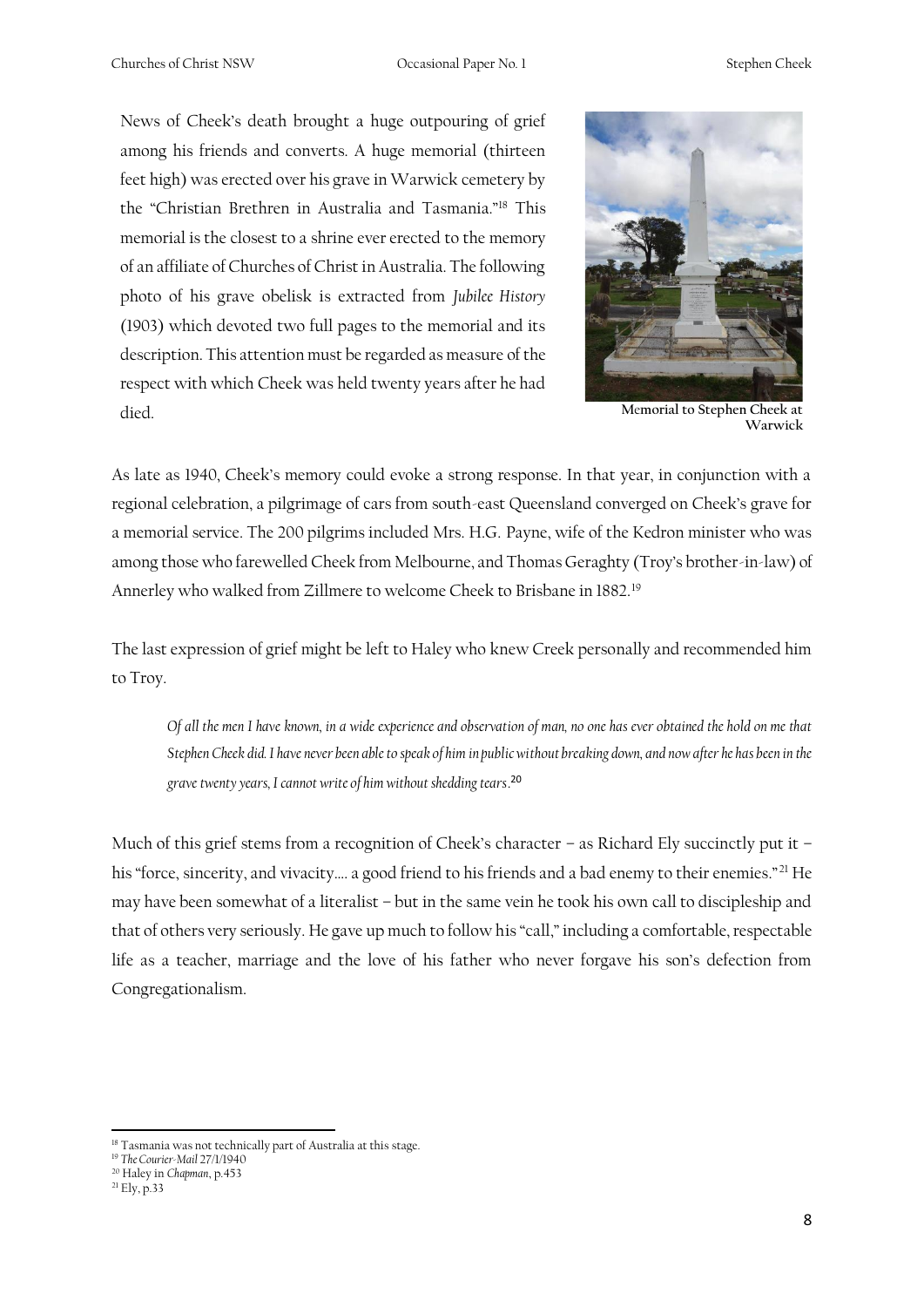#### **MORE CHEEK THAN CHEEK, OR GAMER THAN NED KELLY?**

Stephen Cheek became a folk hero among the isolated communities which in some sense felt marginalized. Interestingly, Stephen Cheek was a contemporary of the notorious Australian bushranger, Ned Kelly (1855 – 1880). The wounded Kelly's last stand at Glenrowan with guns ablaze as he walked towards the surrounding police is deeply etched in the Australian psyche. Kelly became a a folk hero, particularly among the poor Irish underclass, for his courage and stance against harsh authority. Interestingly, Cheek was sometimes likened to Kelly, to whom he bore a physical resemblance. Cheek was amused by his reception by a young lady from Bream Creek:

"It is sometimes amusing to hear conjectures as to who I am. Some say it may be 'Kelly.' Well, it is not Kelly, but it is a bushranger."

"Before I came here a young woman belonging to Bream Creek was on a visit 16 miles away. I met with her and spoke with her about her soul. After I left the house she said to others in real alarm 'Oh! He's a Baptist, and before he goes away, he'll dip me, and I'm sure it will kill me."<sup>22</sup>

"If our religion costs us nothing it is because we esteem it of little value" (Stephen Cheek)

"Righteousness must be balanced by love" (Stephen Cheek)

In accepting the description of him as a "bushranger," Cheek undoubtedly had in mind his long walks through the bush to confront people with the gospel.

While the exploits of Ned Kelly are well-known, it is of interest in this context to note that the most audacious bush ranging act in Australia's history occurred at Sorell in 1825, when Matthew Brady and his gang held up Sorell and captured the local army garrison (see Cox, Robert. Baptized in Blood. Wellington Bridge Press, 2010).

<sup>22</sup> R*ecounted in Ely, R* p.17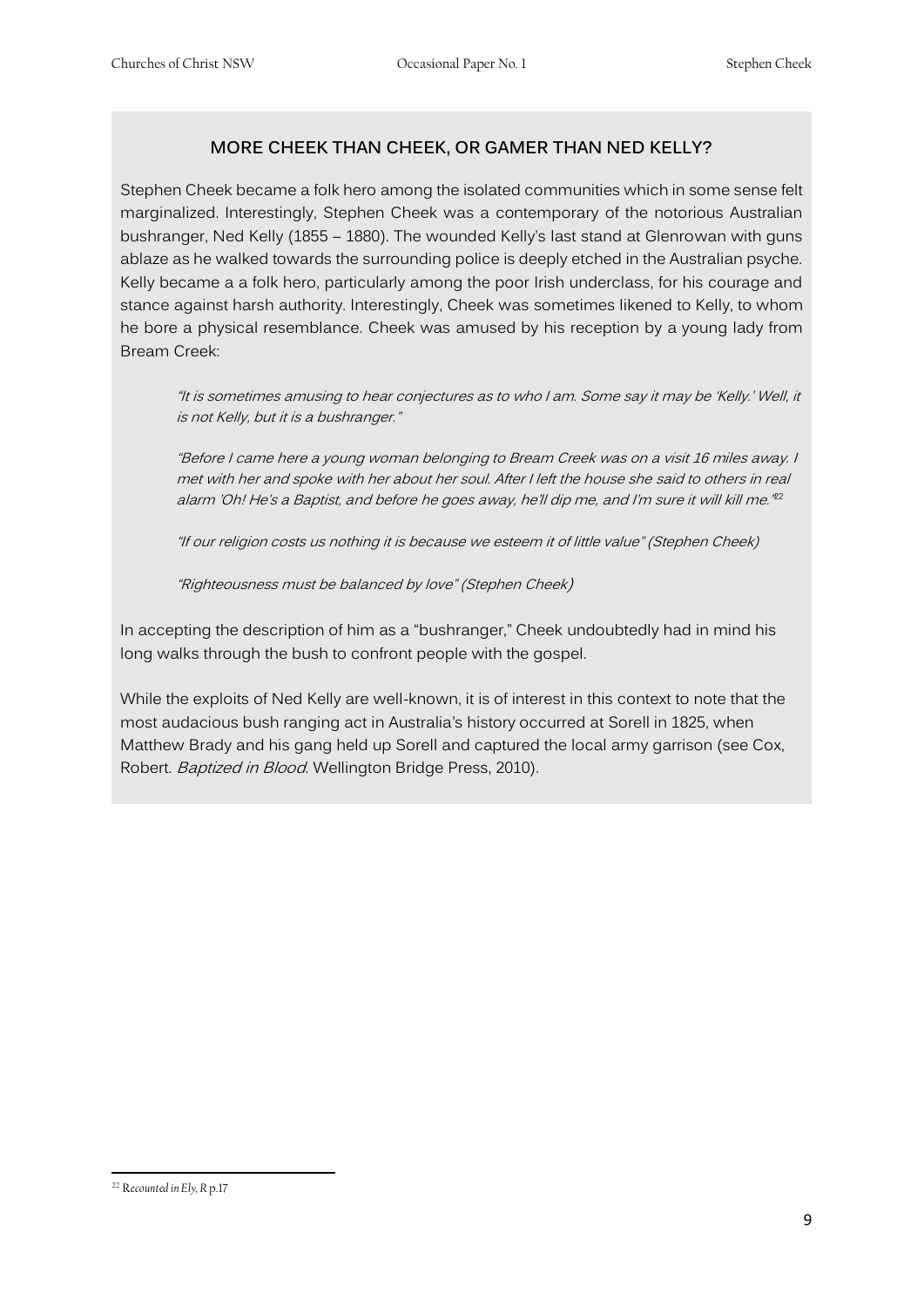#### **Legacy**

Cheek caught the imagination of pioneering communities. For those, especially in Tasmania, whose knowledge of Christianity was limited to compulsory church musters or the occasional ministrations of representatives of civic religion, he provided a breath of fresh air. There is also a sense which the trial at Sorell represented a flexing of the muscle of "the little people" – their right not only to the freedom of religion and speech – but also their equality before the law. Notwithstanding the foregoing, it would be derelict to not also recognize that Cheek's "no nonsense" approach moved many unreflective souls, like the rough- hewn Albert Mundy, to examine their lives, to find release and meaning in a conversion experience and to have the opportunity for a new life. To the farmers of the Ragged Tier, who were preoccupied with the problems of daily subsistence and seasonal cycles, Cheek opened a world that lay beyond, and to an eternal realm. The true legacy of Cheek's contribution must be found in the lives of the many that were influenced into some form of Christian service as result of Cheek's ministry. Cheek left an enduring legacy in south-east Tasmania. Twenty years after his death, the *Jubilee History<sup>23</sup>* reports the membership at Bream Creek as 69 and the daughter church at Impression Bay (Nubeena) as 50, making these churches the second and third largest in Tasmania (after Hobart with a membership of 141). For many years, these churches survived without regular ministry while other little churches in Tasmania failed.<sup>24</sup> In terms of religious adherence (rather than membership), as late as 1965, Churches of Christ had the second largest denominational affiliation in that part of Tasmania.<sup>25</sup> Today, two churches in the region continue with a Churches of Christ affiliation – at Sorrel and Nubeena. The church at Copping (near Bream Creek) became an interdenominational community church. which incorporated former Churches of Christ chapels at Kellevie (also in the Ragged Tier) and Bream Creek [see photo]. Their stories and why some churches in Tasmania survived and others failed remain for another time.

#### **Copping Christian Fellowship**

Chapels were relocated from Kellevie and Burnt Hill (Bream Creek). The Kellevie chapel was built in 1895 after the original one was destroyed by fire during a wave of arson.



(Source: Sorell Heritage Study).

<sup>23</sup> JH, p.146

<sup>24</sup> See Gordon in *JH,* p133

<sup>&</sup>lt;sup>25</sup> After Anglican / Church of England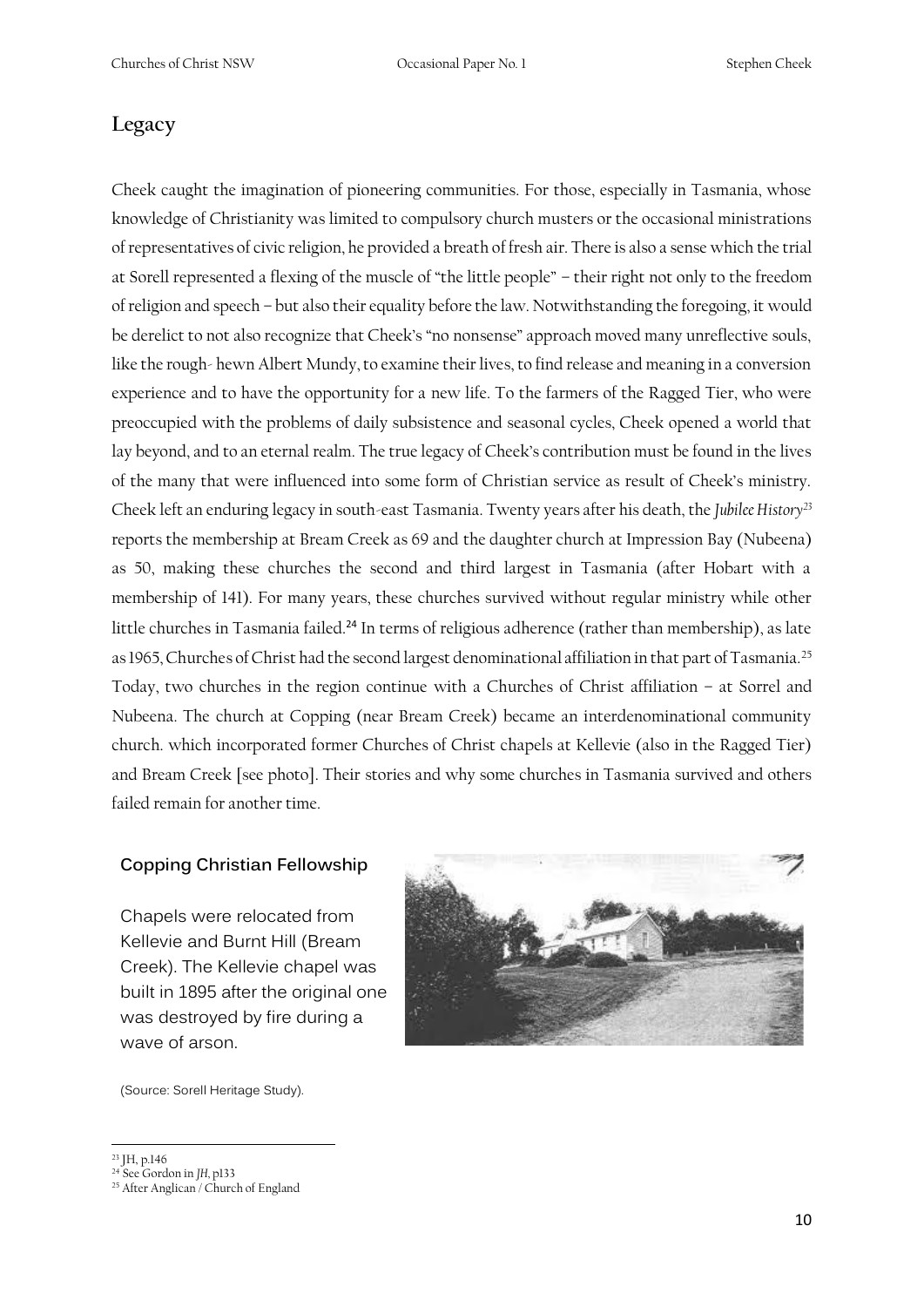This story has been primarily about the "invasion" of Bream Creek and its consequences. A deeper study of the sociological factors in play at Bream Creek may throw some light on why ministries in some areas are more effective than in others.

#### **FOR REFLECTION**

The theological issues that led to Cheek's withdrawal from the Brethren: open communion, open membership, and the essentiality of baptism – would not be divisive today. Over the years accommodations (compromises?) on these doctrines have been reached. It is tempting therefore to reduce Cheek to an historical anachronism. The issues however are substantive, and one wonders what sense future historians and sociologists will make of the matters that preoccupy the church today. Central to Cheek's ministry was the imperative of the gospel. As Haley put it "... his devotion to the Bible was supreme ... his knowledge of the Book was little short of phenomenal." (Death of Bro. Cheek).

Churches of Christ make much of the Campbell/Stone heritage stemming from the USA, but Cheek was a home spun reformer, a frontiersman, who in his theologically formative years, quite possibly never heard of Alexander Campbell or Barton W. Stone. But he quickly embraced the central tenets of the Campbell-Stone movement once these were pointed out to him. His editorship of Truth in Love reflects the influences of Isaac Errett and The Christian Standard. The religious experience of the Australian frontier was every bit as exciting as that of the U.S.A. Cheek came from a Congregational/Brethren background.

What is exciting about Churches of Christ in Australia is the variety of denominational traditions from which its founding fathers and mothers were drawn. With diverse backgrounds in different colonies (e.g., Wesleyans in NSW and Scotch Baptists in SA, German Baptists in Queensland), somehow or other, a homogeneous communion emerged by the late 1800's. Finally, the Bream Creek experience draws attention to the relevance of sociological factors, demographics and even geography in the growth and survival of churches. A preoccupation with "one best way" approaches to ministry, which ignore such factors, is dangerous.